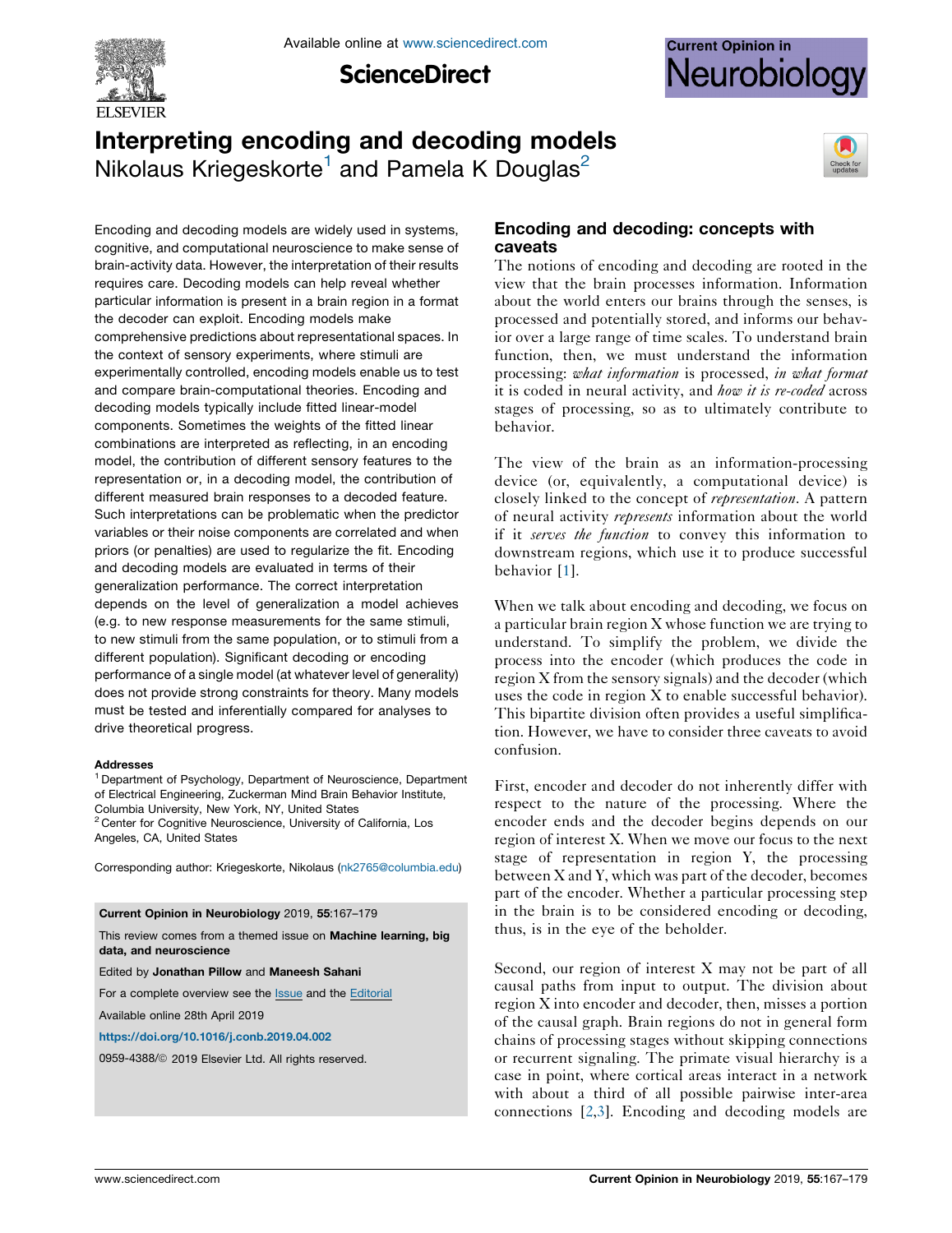nevertheless useful in this context, providing a partial view of the encoded information and its format.

Third, the terms encoding and decoding suggest that each is the inverse of the other: The encoder maps stimuli to brain responses; the decoder maps brain responses to stimuli. However, if we would like to interpret our encoding and decoding models as models of brain computation, then both encoder and decoder ought to operate in the causal direction. The decoder should not map back to stimuli, but *on* to motor representations. An encoding model might predict neural activity elicited by images [\[4](#page-10-0),[5](#page-10-0)<sup>\*</sup>,[6\]](#page-10-0). A decoding model might attempt to predict category labels from neural activity, thus explicating information that might be reflected in a behavioral response [[7\]](#page-10-0).

The notion that encoding is followed by its inverse begs the question why the original input is not simply copied. A possible motivation for a sequence of an encoder and its inverse is to temporarily compress the information, for example, for passage through a bottleneck such as the optic nerve. A more general notion is that information is re-coded through a sequence of stages, possibly compres-sing it for more efficient representation [[8](#page-10-0)], but also discarding unneeded information and converting needed information into a format that enables it to be exploited to control behavior [\[9](#page-10-0),[10\]](#page-10-0). When decoding models are conceptualized as inverse encoders (mapping back to the stimuli, rather than on to downstream representations), they cannot be interpreted as process models of brain

function. However, they can still be useful tools, revealing information present in a brain region and giving us clues about the format of the code. For a careful discussion of the interpretation of causal and anti-causal encod-ing and decoding models, see Weichwald et al. [[11](#page-10-0)°].

Encoding and decoding are important concepts in both theoretical and experimental neuroscience. This paper addresses experimentalists and focuses on the interpretation of empirical results obtained by fitting encoding and decoding models to brain-activity data.

# Decoding models: revealing information and its format

Decoding is sometimes described as 'reading the brain' or 'cracking the neural code' [[12–14\]](#page-11-0). The underlying concept is that of decoding as inverse encoding, where the goal is not to model brain information processing, but to reveal the content of the code. The sense of revealing a mystery and gaining insight into hidden information drives the imagination of scientists and lay people alike.

The intuition that something important has been learned when we can decode some perceptual or higher cognitive content from brain activity is correct. However, 'decrypting' the brain should not be equated with understanding its computational mechanism. Decoding reveals the products, not the process of brain computation (Box 1). However, it is a useful tool for testing whether a brain region contains a particular kind of information in a particular format [[12–14,15](#page-11-0) ,[16,17](#page-11-0) [,18–29](#page-11-0)].

#### Box 1 Decoding models: benefits and limitations

Decoding provides an intuitive and compelling demonstration of the presence of information in a brain region. Decoding models bring several benefits:

- They enable researchers to look into the regions and reveal whether particular information is encoded in the responses. Encoded information might be used by downstream neurons (i.e. the encoding might serve as a representation). Training and testing decoders have helped move the focus from single-neuron activity and regional-mean activation to the information being processed, making analyses more relevant to the computational function in question.
- They enable cognitive neuroscience to exploit the fine-grained multivariate information present in modern imaging data. Before the advent of decoding, dominant brain mapping techniques required smoothing of the data, treating fine-grained information as noise. The multivariate modelling of local patterns also brought locally multivariate noise models to the literature, which greatly enhance the information that can be drawn from neuroimaging data.
- Decoding analyses use independent test data to assess the presence of information. Demonstrating significant information with independent test data ensures that violations of model assumptions lead to conservative errors (making significant results less likely). This is an advantage over methods (such as univariate and multivariate linear regression) that use distributional assumptions rather than independent test sets to perform statistical inference.

Decoding models are limited in several ways:

- They cannot in general be interpreted as models of brain-information processing. In the context of sensory systems, decoding models operate in the wrong direction, capturing the inverse of the brain's processing of the stimuli. If the decoded variable is a behavioral response, then direction of information flow matches between model and brain. However, such applications are rare. Moreover, the most successful applications of decoding in the literature rely on linear decoders, which are useful to reveal explicit information, but cannot capture the complex nonlinear computations we wish to understand.
- Decoder weight maps are difficult to interpret [\(Figure](#page-9-0) 3) because voxels uninformative by themselves can receive large weights when they help cancel noise and because the weights are codetermined by the data and the prior, and the fitting procedure might select one but not the other of two essentially equally informative voxels.
- Decoding results provide only weak constraints on computational mechanisms. Knowing that a particular kind of information is present provides some evidence for and against alternative theories about what the region does. However, it does not exhaustively characterize the representation, let alone reveal the underlying computations.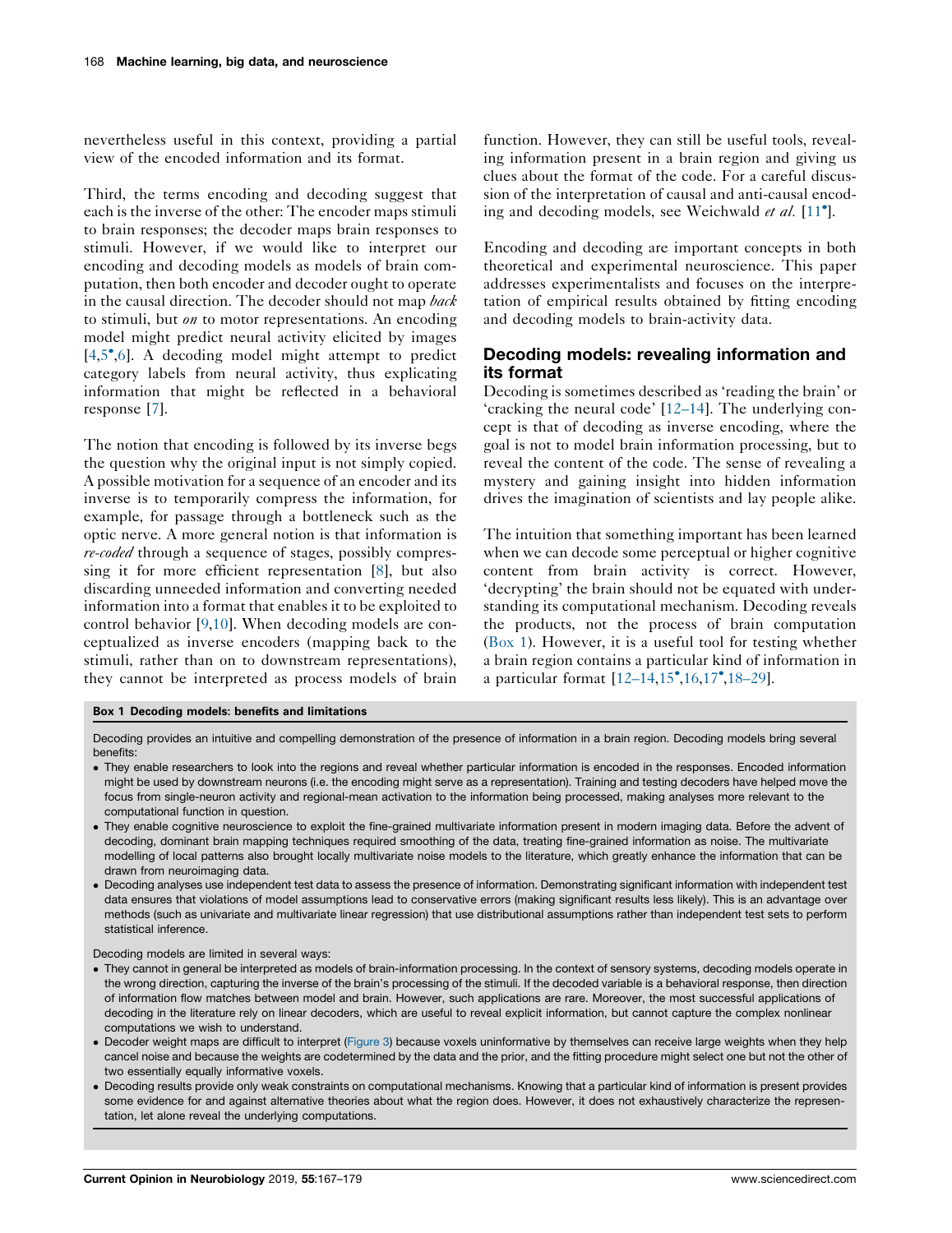<span id="page-2-0"></span>A simple example of a decoding model is a linear classifier [\[30](#page-11-0)] that takes a measured brain-activity pattern as input and outputs a class label (say 'cat' and 'dog'), revealing which of two stimuli (say a particular image of a cat and a particular image of a dog) elicited the response pattern (Figure 1). A linear classifier may achieve this by computing a weighted sum of the measured responses and imposing a threshold to decide which label to return (see Ref. [[21\]](#page-11-0) for an introduction in the context of neuroimaging). The weights are set to maximize the accuracy of the decoding on a training data set. If decoding succeeds reliably on a test data set, then the region must contain information about the decoded variable (the binary stimulus distinction here).

## Decoding provides a statistically advantageous way of testing for stimulus information

In the two-stimulus example, all the linear decoder shows is that the two images elicit distinct response patterns. This means that there is mutual information between stimulus and response. To demonstrate mutual information, we could have used an encoding model [[31\]](#page-11-0) or a multivariate test of difference between the response patterns elicited by the two stimuli (e.g. multivariate analysis of variance), instead of a decoding model. However, a univariate encoding model would in general have less sensitivity, because it does not account for the noise correlations between different response channels [[32\]](#page-11-0). A multivariate analysis of variance would account for the noise correlations, but might have less specificity. In fact,

Figure 1

it might fail to control false-positives at the nominal level if its assumptions of multivariate normality did not hold (as is often the case), making it invalid as a statistical test [[24](#page-11-0)]. Decoding provides a natural approach to modelling the noise correlations (e.g. using a multivariate normal model as in the Fisher linear discriminant), without relying on the model assumptions for the validity of the test: Violations of the decoding model assumptions will hurt decoding performance. We, thus, err on the safe side of concluding that there is no information about the stimuli in the responses. In sum, it is not the direction of the decoding model ('brain reading') that makes it a compelling test for information, but the statistical nature of the problem (noise correlations) and the fact that decoders are tested on independent data.

#### Linear decodability indicates 'explicit' information

For decoding to succeed, the information must be present in the brain region in a format that the decoder can exploit. Linear decoders, the most widely used class, require that the distributions of patterns be linearly separable to some extent. This is a weakness in that we might fail to detect information encoded in a more complex format. However, it is a strength in that it provides clues to the format of the information we do detect. The simpler the decoder, the more focused its sensitivity will be. From the perspective of understanding the brain computations, it is attractive to use decoding operations that single neurons can implement. These include linear readout, but also simple nonlinear forms



#### Linear encoding and decoding models.

(a) Encoding and decoding model the relationship between stimuli and responses in opposite directions. An encoding model (top) predicts brain responses as a linear combination of stimulus properties (black circles). A decoding model (bottom) predicts stimulus properties as a linear combination of brain responses. (b) Example of a linear decoding model using a 2-dimensional feature space consisting of two voxels. Voxel 1 contains relevant information about which of two classes (green, blue) the stimulus belongs to. Voxel 2 contains no information about the stimulus class. The two dimensions jointly define the linear discriminatory boundary. Note that the weights assigned to each voxel are defined by the vector w, which is orthogonal to the decision boundary. Because the noise is correlated between the voxels, a linear decoder will assign significant negative weight to voxel 2, using this voxel (which contains only noise) to cancel the noise in the voxel which contains signal. As a result, interpreting the absolute weights of linear decoders requires care and additional analyses.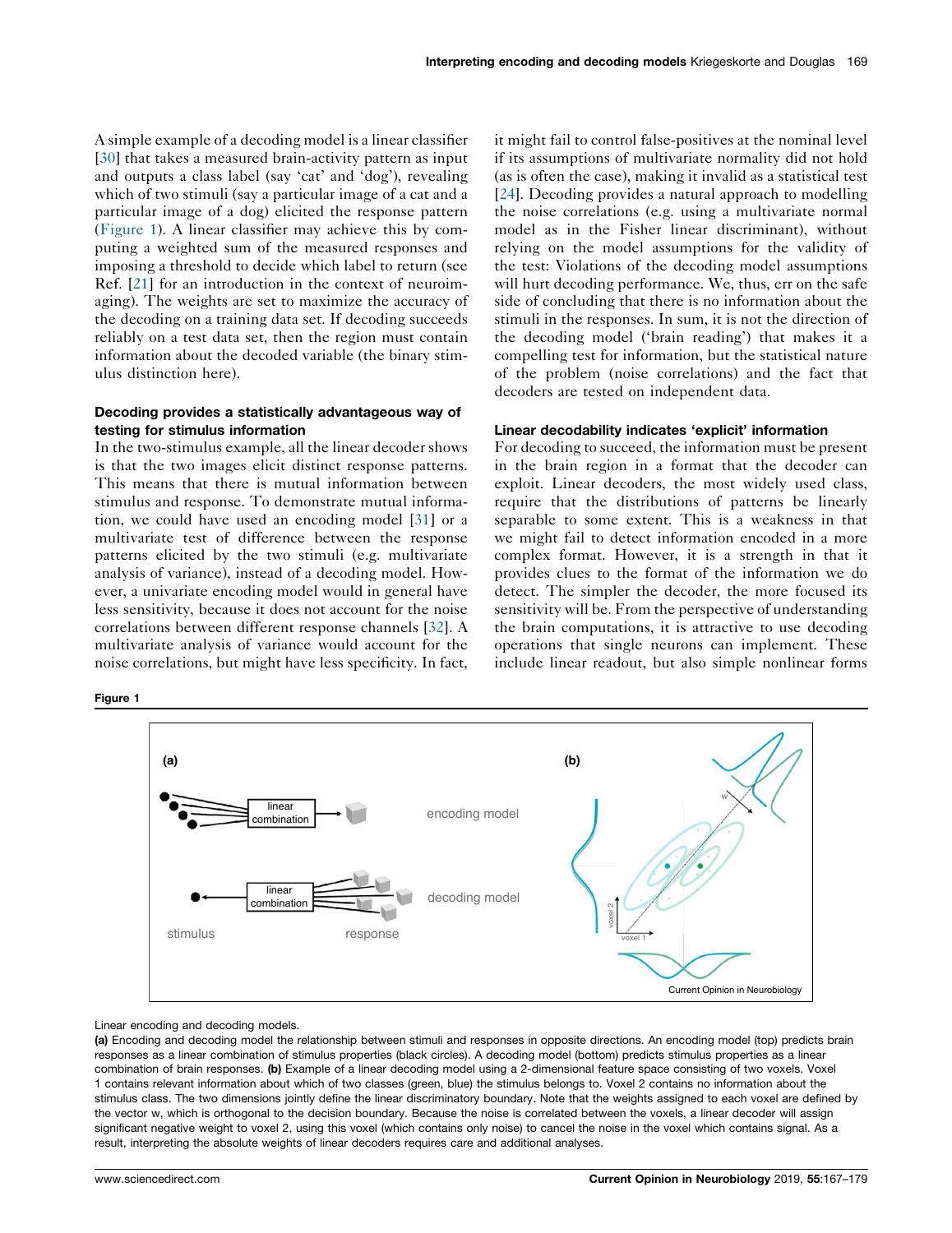of readout such as radial basis function decoding [\[33](#page-11-0)]. Linear decodability indicates that a downstream neuron receiving input from a sufficient portion of the pattern, could read out the information in question [[34\]](#page-11-0). Information amenable to direct readout by downstream neurons is sometimes referred to as 'explicit' in the code [\[24](#page-11-0),[35,36](#page-11-0)].

# The level of generalization beyond the training set must be considered when interpreting a decoding result

Fitting a model always poses the risk of overfitting, that is, of optimizing the fit to the training data at the expense of predictive performance on independent data. Overfitting can lead to high decoding accuracy on the training set, even if the response patterns contain no information about the stimulus. Decoders, therefore, need to be tested for generalization to independent data [[37,38](#page-11-0)]. In our example, we might test the decoder on an independent set of response measurements for the same two particular images of a cat and a dog. If decoding accuracy on this independent test set is significant, we can reject the null hypothesis that the response patterns contain no information about the stimulus [\[21](#page-11-0),[22\]](#page-11-0).

However, detecting information about which of two images has been presented tells us almost nothing about the nature of the code. The two images must have distinct response patterns in the retina and V1 (low-level representations) as well as in the visuo-semantic regions of the ventral stream (high-level representations). We would, therefore, expect a linear decoder to work on new measurements for the same images in any of these regions. This reflects the fact that all the regions contain image information. In the retina, for example, we expect the two images to elicit distinct response patterns, while the manifolds of response patterns corresponding to the two categories are hopelessly entangled [[34,40](#page-11-0),[41\]](#page-11-0).

Given responses to just two images, we can demonstrate the presence of information, but have no empirical basis for characterizing the nature of the code (see Ref. [[42\]](#page-11-0) for a study limited by this drawback). In order to learn whether the region we are decoding from contains a low-level image encoding or a high-level categorical encoding, we can train the decoder on one set of cat and dog images and test it on another set of images of different cats and dogs [[24](#page-11-0),[43](#page-11-0),[44](#page-11-0)].

To support the interpretation that 'cats' and 'dogs' are linearly separable in the representation (rather than the weaker claim that there is image information), it is not sufficient to increase the number of particular images of cats and dogs, while training and testing on the same images. The linear decoder has many parameters (one for each response channel) and is expected to overfit even to a larger set of particular images. Even for the retinal representation, we, therefore, expect a cat/dog decoder to generalize to new measurements performed on the

same images. We must test the linear decoder for generalization to different cats and dogs.

Note, however, that interpreting linear decodability as linear separability of the two classes in the neuronal representational space would further require the decoding accuracy to be so high that errors can be attributed to the measurement noise rather than the neural representation. In practice, we typically face ambiguity. For example, decoding accuracy may be significantly above chance, but far from perfect. This indicates that the code contains some linearly decodable information, but claims of linear separability may be difficult to evaluate as it would require attributing the substantial proportion of errors to limitations of the measurements (noise and subsampling), rather than to a lack of linear separability of the neuronal activity patterns.

If we managed to show that cats and dogs fall in linearly separable regions in representational space, there would still be a question about the nature of the features that support the encoding. There may be many different visual features that can be computed from images and that lend themselves to separating cats from dogs (e.g. the shape of the ears or the shape of the eyes). Revealing which particular features the encoding in a given brain region employs would require further experiments. For example, we could design artificial stimuli that contain subsets of the distinctive features of cats and dogs. We could then test whether a linear decoder trained on responses to natural images of cats and dogs generalizes to responses to the artificial stimuli. Successful decoding would support the hypothesis that the brain region employs some of the features present in the artificial images.

More generally, we can go beyond using different exemplars from the same categories in the test set. Testing decoders for cross-generalization between different domains is useful to address a host of questions about the invariances of the encoding, for example its consistency between imagery and perception [\[45](#page-11-0),[46\]](#page-11-0) and its stability across latencies after stimulus onset [[47\]](#page-11-0).

## Stimulus reconstruction provides a richer view of the information present, but complex priors complicate the interpretation

A decoder may discriminate more than two categories. It might decode a continuous variable (e.g. the orientation of the stimulus; [17 ]), or it might output a [multidimen](#page-11-0)sional description of the stimulus. The most ambitious variant of decoding is stimulus reconstruction, where the output is a detailed estimated rendering of the stimulus. A decoder providing a rendering of the stimulus can potentially reveal more of the information present in the neuronal encoding [[48–53\]](#page-11-0).

Stimulus reconstruction is a particularly impressive feat of decoding for two related reasons. First, the space of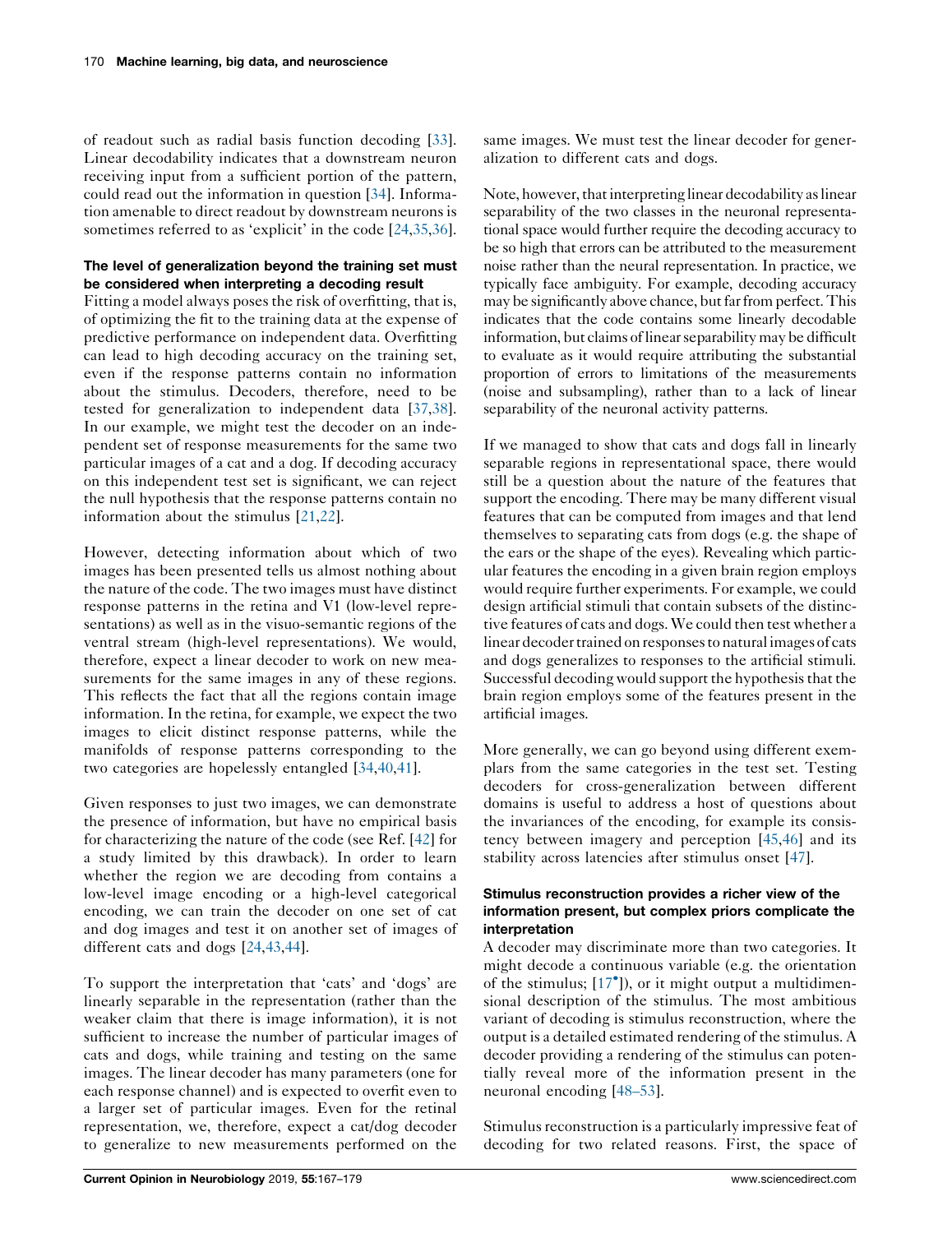outputs is much richer, so the decoder reveals more of the encoded information (discriminating among more possible stimuli). Second, a more challenging level of generalization is typically required for the decoder to discriminate among this richer set of possible stimuli, because there are usually severe limitations on the number of stimuli that the decoder can be directly trained on. Successful generalization suggests that the structure of the model captures something about the code that enables generalization far beyond the training set.

To the extent that stimulus reconstruction, when applied to novel stimuli that the model has not been trained on, successfully specifies close matches within a rich space of reconstruction targets (e.g. pixel images), the analysis indicates that the code contains rich information about the stimulus. An extreme example of this would be a decoder that can precisely reconstruct arbitrary natural or unnatural images from their representation in V1. This would indicate that V1 encodes the image precisely and that the encoding is not restricted to natural images. In fact, this has never been shown for V1 and would be puzzling, because we expect visual representations to be specialized for natural stimuli.

In order to improve the appearance of reconstructions of natural stimuli, it is attractive to use a prior over the possible outputs of the decoder. For example, we might constrain the model to output an image whose low-level or high-level statistics match natural images. We may constrain the decoder more strongly, by limiting it to output only actual natural images. This constraint could be implemented using a restricted set of target images [\[51](#page-11-0)] or a generative model of natural images [\[54](#page-12-0)]. In either case, the quality of the reconstruction will reflect a combination of the information provided by the brain region and the information contributed by the prior. A complicated prior, therefore, also complicates the interpretation of the reconstruction results: good looking reconstructions no longer indicate that all the detail they provide is encoded in the brain region. The reconstruction has to be compared to the presented stimulus, and the complexity of the output space (which is reduced by the prior over the outputs) needs to be considered in the interpretation.

An important question is what we can learn from stimulus reconstructions. The goal to learn about the content and format of the code may not be ideally served by striving for the most natural looking reconstruction.

#### Decoding models predicting behavioral responses from brain responses can be interpreted as braincomputational models

Decoding is usually used as a tool of analysis that reveals aspects of the content and format of the information encoded in a brain region. The decoding model, thus, is not interpreted as a model of brain computation. In the context of sensory systems, a decoder maps from brain responses to stimuli. Since stimulus processing by the brain operates in the opposite direction, it is difficult to interpret a decoder as a model of brain information processing. However, if a decoder is used to predict behavioral responses, for example, judgments of categorical or continuous stimulus variables (possibly including errors and reaction times on individual trials), then the decoder can be interpreted as a model (at a high level of abstraction) of the brain computations generating the behavioral responses from the encoding of the stimuli in the decoded brain region [\[55–57](#page-12-0)].

# Encoding models: testing comprehensive representational predictions

Encoding models attempt to predict brain response patterns from descriptions of the experimental conditions ([Figure](#page-2-0) 1a; [\[5](#page-10-0)[,20](#page-11-0),[31,](#page-11-0)[58](#page-12-0)[,59](#page-12-0),[60–62,63](#page-12-0)]. Encoding models, thus, operate in the opposite direction as decoding models.

If our goal is merely to demonstrate that a brain region contains information about the experimental conditions, then the direction the model should operate in is a technical issue: One direction may be more convenient for capturing the relevant statistical dependencies (e.g. noise correlations among responses), but a model operating in either direction could support the inference that particular information is present in the code. If our goal is to test computational theories, however, then the direction that the model operates in matters, because it determines whether the model can be interpreted as a brain-computational model.

## Encoding models predicting brain responses from sensory stimuli can serve as brain-computational models

Whereas a decoding model typically serves to test for the presence of particular information in a brain region, an encoding model can provide a process model, at some level of abstraction, of the brain computations that produce the neuronal code. An encoding model makes comprehensive predictions about the representational space ([\[61](#page-12-0),[64](#page-12-0)<sup>°</sup>]; [Box](#page-5-0) 2) and, ideally, should fully explain neuronal responses in the region in question (up to the maximum achievable given the noise in the data).

In sensory neuroscience, the experimental conditions correspond to sensory stimuli, and so an encoding model maps sensory stimuli to their encodings in sensory regions of the brain [[5](#page-10-0)<sup>\*</sup>[,58](#page-12-0)<sup>\*</sup>[,59](#page-12-0)<sup>\*</sup>[,65](#page-12-0)]. A sensory encoding model, thus, operates in the direction of the information flow: from stimuli to brain responses. It should take raw sensory stimuli as input (e.g. images or sounds; [[5](#page-10-0),[31\]](#page-11-0); Khaligh-Razavi and Kriegeskorte, 2014; [\[60](#page-12-0),[66\]](#page-12-0); for recent reviews see Refs. [[39](#page-11-0)<sup>°</sup>[,67](#page-12-0)<sup>°</sup>]) and predict the patterns of brain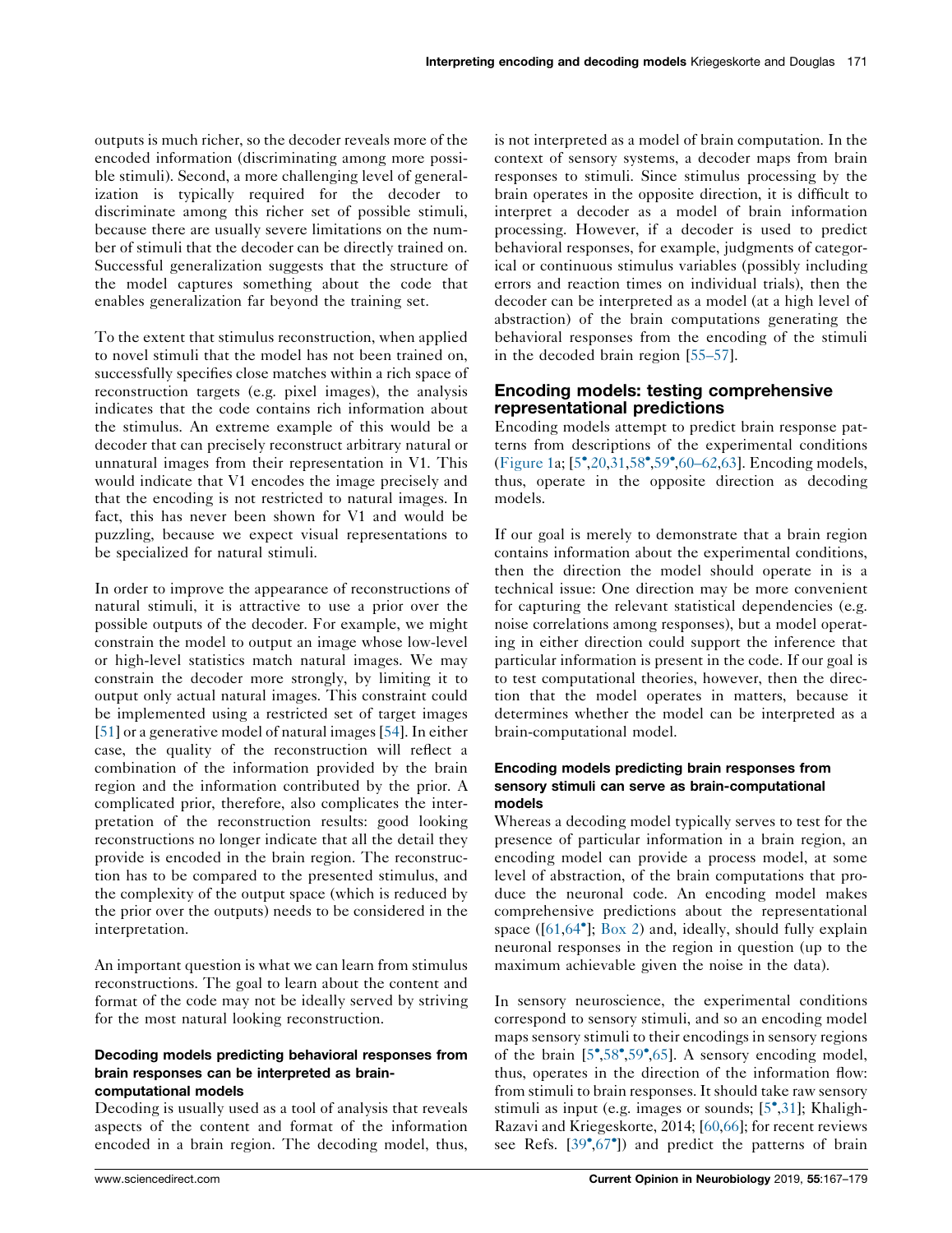#### <span id="page-5-0"></span>Box 2 Encoding models: benefits and limitations

An encoding model predicts the response of each measurement channel (e.g. a neuron or fMRI voxel) on the basis of properties of the experimental condition (e.g. sensory stimulus). Continuous brain maps can be obtained by fitting such a model to each response in turn. Responses are typically predicted as linear combinations of the features, rendering this approach closely related to classical univariate brain mapping. However, encoding models have several important benefits:

- More complex feature sets are used, often comprising thousands of descriptive features. Fitting the models, therefore, requires regularization. Typically, models are fitted using a penalty on the weights.
- Encoding models can have nonlinear components, such as the location and size of a visual receptive field.
- Models are tested for generalization to different experimental conditions (e.g. a different sample of visual stimuli).
- When sensory systems are studied, encoding models operate in the direction of information flow. They can then be used as a general method for testing brain-computational models, that is, models that process sensory stimuli. A vision model, for example, can take a novel image as input and predict responses to that image in cortex.

Analyses using encoding models to predict each response channel separately are limited in two ways:

- The separate modeling of each response channel is inconsistent with the multivariate nature of neuronal population codes and noise, and is statistically suboptimal. Separate modeling of each response entails low power for testing and comparing models, for two reasons: (1) Single responses (e.g. fMRI voxels) may be noisy and the evidence is not combined across locations. (2) The analyses treat the responses as independent, thus forgoing the benefit exploited by linear decoding approaches to model the noise multivariately. This is important in fMRI, where nearby voxels have highly correlated noise. As spatial resolution increases, we face the combined challenge of more and noisier voxels. This renders mapping with proper correction for multiple testing very difficult. In addition, relating results between individuals is not straightforward.
- When model parameters are color-coded and mapped across the cortex, the resulting detailed maps are not straightforward to interpret. (1) Weight maps of linear models are problematic to interpret in encoding models for the same reason they are problematic to interpret for decoding models: because a predictor's weight depends on the other predictors present in the model (unless each predictor is orthogonal to all others). The required regularization further complicates weight interpretation. (2) Models are fit at many locations and voxels highlighted on the basis of model fits. Post-selection inference on parameters is not usually performed. Because of these complications, results of fine-grained mapping across voxels are difficult to substantiate by formal inference.

Influential studies have met these challenges by focusing on single-subject analyses, acquiring a large amount of data in each subject, and limiting formal inference with correction for multiple testing to the overall explained variance of a model, with colors serving exploratory purposes.

activity the stimuli elicit. We can adjudicate among computational theories by implementing them in encoding models and testing their ability to predict brainactivity patterns [\[68](#page-12-0)].

### Brain-computational encoding models can be tested by predicting raw measurements, representational dissimilarities, or the activity-profiles distribution

A brain-computational encoding model could consist in a set of hand-engineered features computed from the stimuli or in a neural network model trained on some task. How can we evaluate a high-dimensional representation in a braincomputational encoding model with brain-activity data, when the units of the model may not correspond one-toone to the measured channels of brain activity?

One approach is to predict the raw measurements [\[5](#page-10-0)[,31](#page-11-0),[58](#page-12-0),[59](#page-12-0)[,62](#page-12-0)]. To achieve this, we can fit a linear model that maps from the outputs of the nonlinear encoder thought to capture the brain computations (e.g. a layer of a neural network model processing the stimuli) to each measured response channel, for example, each neuron or fMRI voxel in the region we would like to understand. The linear model will capture which units of the nonlinear encoding model best predict each response channel. It can be interpreted as capturing the sampling and averaging that occurs in the measurement of brain activity. A neuronal recording array, for example, will capture a sample of neurons, and fMRI will give us measurements akin to local spatiotemporal averages at regular grid locations. For each response channel, the linear model will have a parameter for each nonlinear feature (e.g. each unit of the neural network layer). Fitting these parameters requires substantial training data and normally also a prior on the parameters (e.g. a 0-mean Gaussian prior as is implicit to fitting with an L2 penalty).

Instead of predicting the raw measurements, we can use a brain-computational encoding model to predict to what extent different stimuli are dissimilar in the representation, an approach called representational similarity analysis (RSA;  $[69^{\circ},70]$  $[69^{\circ},70]$  $[69^{\circ},70]$  $[69^{\circ},70]$  $[69^{\circ},70]$ ). The pairwise dissimilarities of the multivariate response patterns representing the stimuli can be summarized in a representational dissimilarity matrix (RDM). For example, for each pair of stimuli, the dissimilarity between the associated response patterns could be measured using the Euclidean distance. The RDM characterizes the geometry of the set of points in the multivariate response space that correspond to the stimuli. Noise correlations can be captured by estimating the covariance matrix of the residuals of the responseestimation model, and replacing the Euclidean distance by the Mahalanobis distance. To remove the positive bias associated with measuring distances between noisy data points, we can use the crossnobis (crossvalidated Mahalanobis) estimator [\[70](#page-12-0),[71\]](#page-12-0). The resulting crossnobis RDM provides a full characterization of the linearly decodable information in the representational space [\[64](#page-12-0) ]. Comparing representations in models and brains at the level of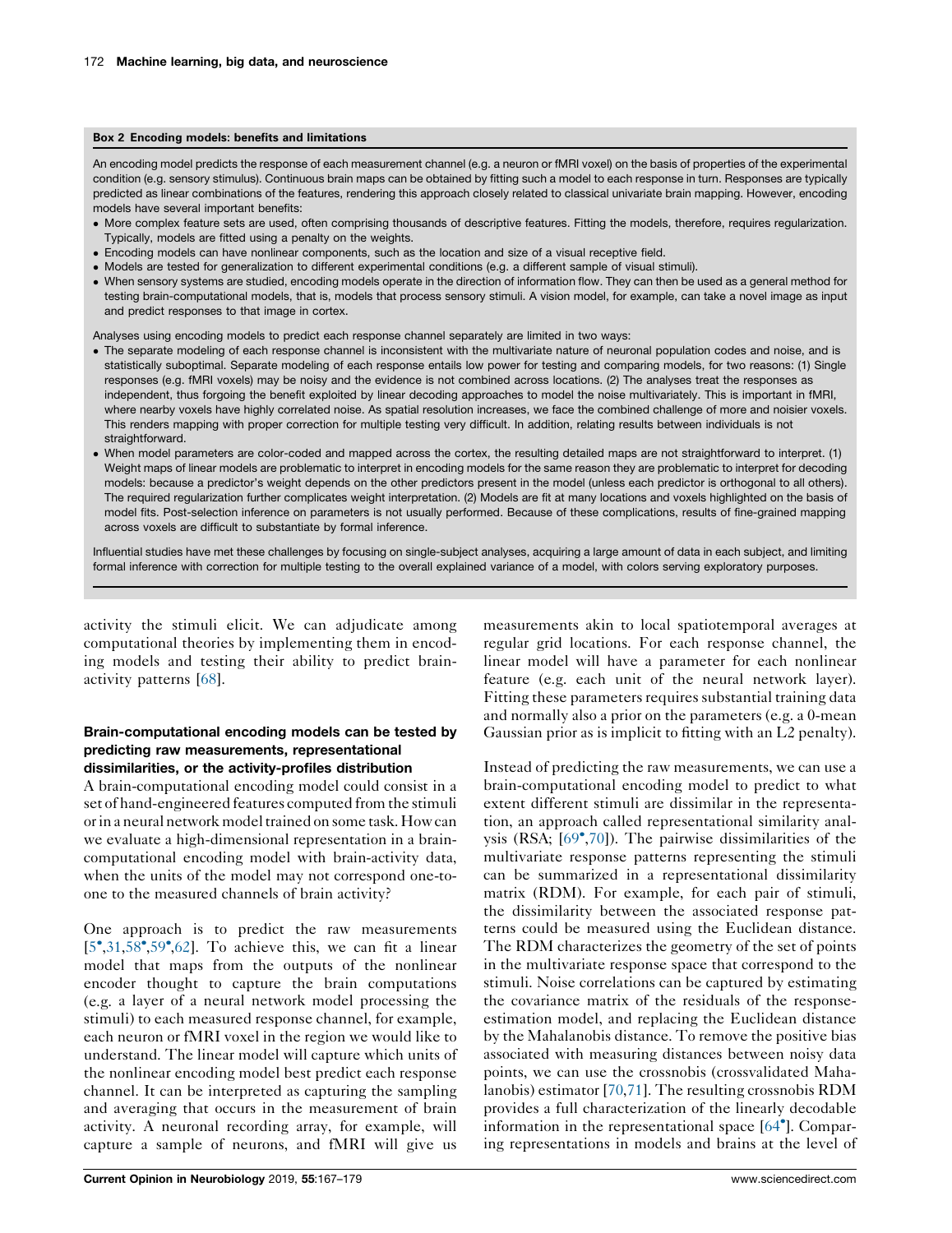RDMs obviates the need for fitting a linear model to predict each measured response (thus reducing the need for training data) and enables the analysis to naturally handle noise correlations between responses (which are typically ignored when encoding models separately predict each of the measured response channels).

A third approach to the evaluation of encoding models is to predict the distribution of activity profiles. In pattern component modelling (PCM, [72 ]), this [distribution](#page-12-0) is characterized by the second moment of the activity profiles. Like the RDM, this is a stimulus-by-stimulus summary statistic of the stimulus-response matrix. Each entry of the second-moment matrix corresponds to the inner product between two response patterns.

All three approaches can be construed as testing hypotheses about the representational space induced by the activity profiles [\[64](#page-12-0) ]. Consider a linear encoding model using a Gaussian prior on the weights. Such a model predicts a Gaussian distribution of activity profiles. The predicted distribution of activity profiles is captured by its second moment. For representational similarity analysis, similarly, the RDM is a function of the second moment of the activity profiles. This core mathematical commonality between the methods notwithstanding, each is best suited for a particular set of questions.

Linear models predicting raw measurements lend themselves to univariate brain mapping, revealing which voxels or neurons are accounted for by a particular nonlinear encoding model. RSA lends itself to characterizing the geometry of the representational space, naturally handles noise correlations among responses, and reduces the need for training data. PCM can have greater sensitivity for adjudicating among models than the other two methods, at the expense of relying on stronger assumptions. The three methods are best viewed as part of a single toolbox of representational model analyses, whose elements can be combined as needed to address particular questions.

# The level of generalization beyond the training set must be considered when interpreting an encoding result

Encoders, like decoders, are tested by evaluating how well they predict independent data, whether the predicted quantities are the raw brain-activity measurements, the representational dissimilarity matrix, or the second-moment matrix of the activity profiles. For encoders, as for decoders, the interpretation depends on both the prediction accuracy and the level of generalization beyond the training set that the model achieves.

Encoding models typically require the fitting of parameters, so overfitting needs to be accounted for in any inferential procedure. In the simplest type of a univariate linear encoding model, we can rely on Gaussian assumptions and perform inference without a separate test set (e.g. [\[73](#page-12-0)]). However, more interesting models require independent test sets, for example when parameters are fitted using priors over the weights and when the model is a brain-computational model to be tested for generalization to new conditions.

Akey consideration is how much flexibility to allow in fitting each model representation to a brain representation. One extreme is to allow no flexibility and assume that the model representation precisely predicts the geometry of the representational space [69<sup>°</sup>]. This case is most [naturally](#page-12-0) handled by RSA and PCM, but could also be implemented with linear encoders by using a prior that prevents any distortion of the representational geometry. The other extreme is to allow arbitrary linear remixing of the units of the nonlinear encoding model. This case is most naturally handled with linear encoding models, but can also be implemented with PCM and RSA ([[72](#page-12-0) ]; Khaligh-Razavi and Kriegeskorte, 2014; [\[74\]](#page-12-0)). In practice, some compromise is desirable, which we can think of as a prior on the mapping from the braincomputational model to the measured brain responses. We might use a 0-mean Gaussian prior on the weights (e.g. [5<sup>°</sup>[\]\).](#page-10-0) Alternatively, we can limit flexibility more aggressively, by allowing each unit (or each feature map or layer) a single weight (not a separate weight for each response). Such weighted representational models(e.g. [[63](#page-12-0),[74](#page-12-0)]) are naturally implemented with RSA and PCM. Each brain-computational model in this case predicts a superset of the features spanning the brain representational space (disallowing linear mixtures), but does not predict the prevalence of each of the features in the neuronal population.

The lowest level of generalization beyond the training set is generalization to new measurements for the same experimental conditions. This is sufficient, if the experimental conditions exhaustively cover the domain we would like to draw inferences about (consider the case of the representation of the five fingers in motor cortex: [[75](#page-12-0)]). However, in a domain such a sensory systems, the goal is typically to evaluate to what extent a braincomputational model can predict brain representations of arbitrary stimuli. This requires a higher level of generalization beyond the training set. A vision model, for example, might be trained with responses to one sample of natural images and tested for generalization to responses to an independent (and nonoverlapping) sample from the same distribution of natural images. Because the set of all natural images is so rich, this is a challenging generalization task (as illustrated by the difficulty of computer vision). An even more stringent test of the assumptions implicit to a model is to train the model on a sample from one population of images and test it on a sample from a different population of images (e.g. [\[76](#page-12-0)]).

The prediction accuracy can be assessedin terms of whether it is significantly above chance level, whether it significantly differs from that of competing encoding models, and how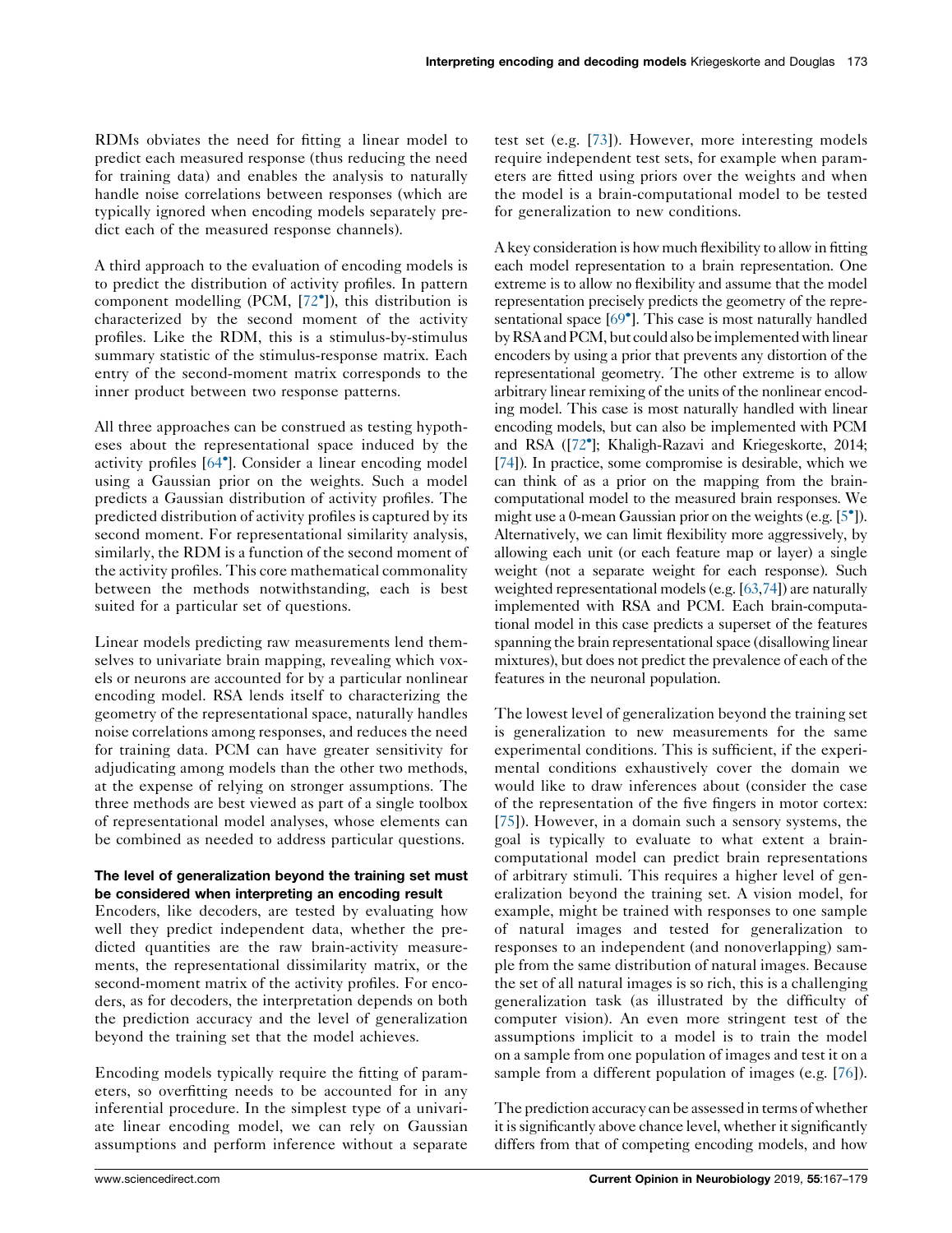close it comes come to the noise ceiling (the highest achievable accuracy given the noise in the data, [[70](#page-12-0)]).

We can generalize claims about an encoding model to the extent that its predictions generalize. If we want to conclude that the model can predict responses for the stimuli presented, we need not test the model with different stimuli (only with different response measurements elicited by the same stimuli). If we want to conclude that the model can predict responses to arbitrary natural stimuli, we need to test it with new arbitrary natural stimuli. The population of conditions that the test set is a sample of defines the scope of the claims we can make [[37,38](#page-11-0),[39](#page-11-0) ].

We focus here on encoding and decoding models that are fitted to individual subjects' brains, so as be able to exploit fine-grained idiosyncratic patterns of activity that are unique to each subject.Within-subject prediction accuracy may support generalization to a population of stimuli, but it doesn't support generalization to the population of subjects. In some fields, such as low-level vision, researchers draw on prior knowledge and assume that results that hold for a few subjects will hold for the population. If we were instead to use our data to generalize our inferences to the population of subjects, we would either need to predict results for held-out subjects (which would make it impossible to exploit individually unique fine-grained activity patterns) or perform inference on the within-subject prediction accuracies with subject as a random effect.

## The feature fallacy: interpreting the success of a model as confirmation of its basis set of features

Linear encoding models predict each measured activity profile as a linear combination of a set of model features. When a model can explain the measured activity profiles, we might be tempted to conclude that the model features are encoded in the measured responses. This interpretation is problematic because the same linear space can be spanned by many alternative basis sets of model features.

The fact that multiple sets of basis vectors can span the same space is widely appreciated. However, it is not obvious whether the ambiguity is removed when a prior over the encoding weights is used. An encoding model with a 0-mean isotropic Gaussian prior on the weights (equivalent to ridge regression) predicts a Gaussian distribution of activity profiles (captured by the second moment of the activity profiles as the sufficient statistic) and a particular representational geometry (captured by the RDM). The use of a weight prior does reduce the ambiguity. In the absence of a weight prior, all models spanning the same space of activity profiles make equivalent predictions. With a weight prior, different models spanning the same space can predict distinct distributions of activity profiles. However, substantial ambiguity

remains ([Figure](#page-8-0) 2) because there are infinitely many alternative ways to express the same distribution of activity profiles by different feature sets (each assuming a 0-mean isotropic Gaussian prior over the weights).

The freedom to choose among feature sets generating the same distribution of activity profiles is useful in that it enables us to implement a nonisotropic Gaussian prior on the weights of a given model (Tikhonov regularization) by re-expressing the model such that the features induce the same distribution of activity profiles in combination with a 0-mean isotropic Gaussian prior [[77\]](#page-12-0). However, this freedom to express the same model by different feature sets needs to be kept in mind when interpreting results: Many alternative feature sets would have given the same results.

In sum, the same distribution of activity profiles can be expressed in many ways (by different feature sets), so the fact that a model explains brain responses does not provide evidence in favor of the particular feature set chosen. Diedrichsen [[78\]](#page-12-0) termed the interpretation in terms of the particular features used the 'feature fallacy'. This fallacy is arguably somewhat persistent in the neuroscience literature [\[79](#page-12-0)].

# Weights of linear models are not straightforward to interpret in either encoding or decoding models

Beyond interpretation of the overall success of an encoding or decoding model, researchers often want to dig deeper and interpret the fitted parameters of their models. In the context of a decoding model, the weights assigned to the voxels would seem to tell uswhere theinformation the decoder uses is located in the brain. Similarly, in the context of an encoding model, the weights of different model features promise to reveal to what extent different model features are encoded in a brain region.

Unfortunately, the interpretation of the weights of linear models is not as straightforward as the simplicity of a linear relationship might suggest. A weight does not reflect the predictive power of an individual predictor (a measured brain response in decoding, a model features in encoding). Rather a weight reflects a predictor's contribution in the context of the rest of the model.

Uninformative predictors can receive large positive or negative weights. For example, an fMRI voxel that does not by itself contain any information can have a large absolute weight in a linear decoder if it improves decoding accuracy by cancelling noise that the voxel shares with other voxels that do contain stimulus information [\(Figure](#page-2-0) 1b; [Figure](#page-9-0) 3; [80 ]). In an [encoding](#page-12-0) model, similarly, a model feature might contain no information about the modeled response and still receive a large absolute weight. For example, an fMRI voxel that only responds to faces might be explained by a set of semantic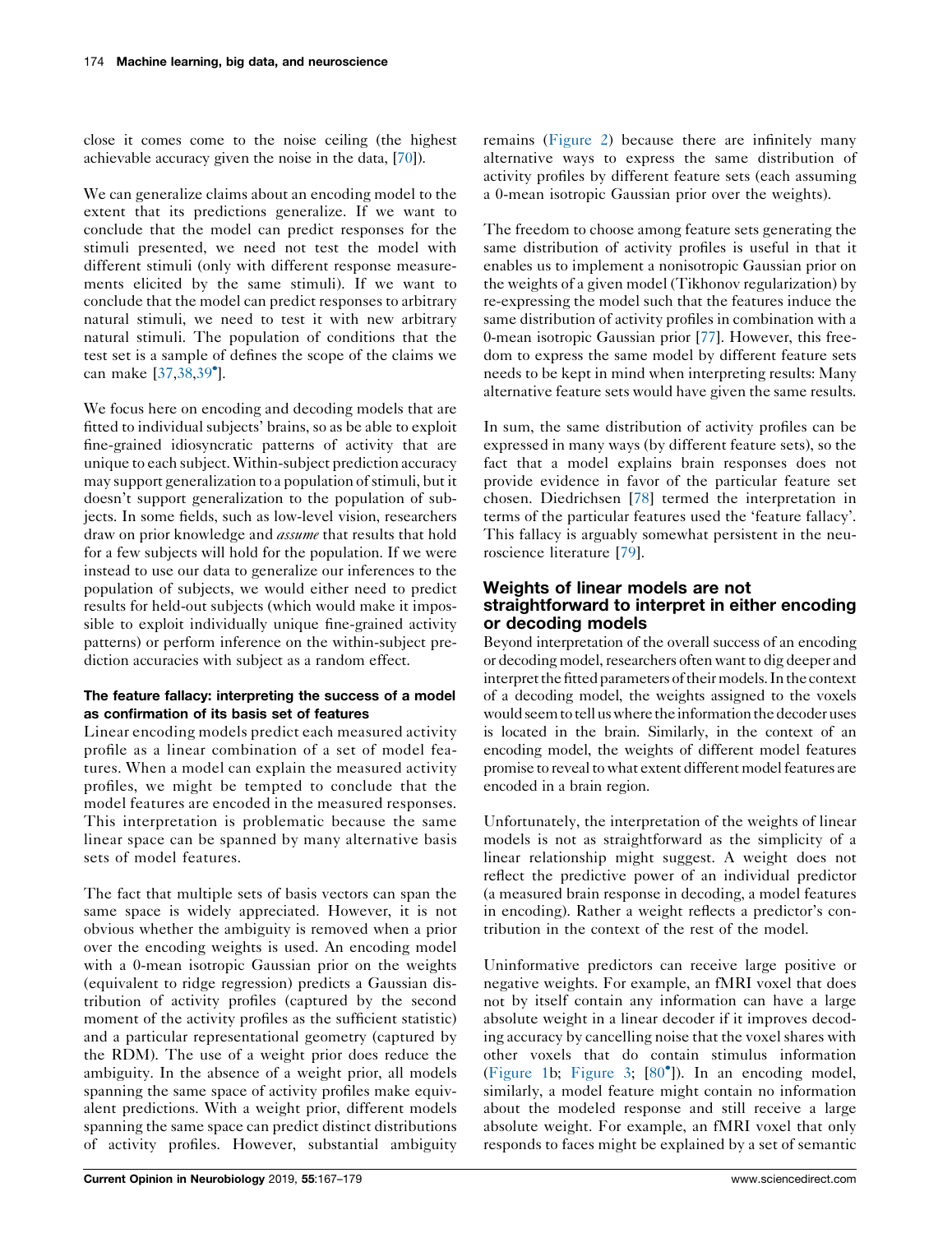<span id="page-8-0"></span>



The feature fallacy.

Different linear encoding models spanning the same space of activity profiles may not be distinguishable. There are many alternative sets of feature vectors  $\{f_1, f_2, \ldots\}$  that span the same space of activity profiles. In the absence of a prior on the weights of the linear model, all these sets can equally explain a given set of brain responses. The ambiguity is reduced, but not resolved when a prior on the weights is assumed [\[78](#page-12-0)]. If we define a prior on the weights, then each model predicts a probability density over the space of activity profiles. This probabilistic prediction may be distinct for two sets of basis features, even if they span the same space. For example, if the weight prior is a 0-mean isotropic Gaussian, then each model assigns probabilities to different activity profiles according to a Gaussian distribution over the space of profiles. Two linear models may span the same space, but predict distinct distributions of activity profiles. However, even with a Gaussian weight prior, there are still (infinitely) many equivalent models that make identical probabilistic predictions. We illustrate this by example. (a) Three models (A, B, C) each contain two feature vectors as predictors (A:  $\{f_{A1}, f_{A2}\}$ , B:  $\{f_{B1}, f_{B2}\}$ , C:  $\{f_{C1}, f_{C2}\}$ ). The three models all span the same 2-dimensional space of activity profiles. For each model, we assume a 0-mean isotropic Gaussian weight prior. (b) All three models predict the same nonisotropic Gaussian probability density over the space of activity profiles (indicated by a single iso-probability-density contour: the ellipse). Model A (gray) predicts the density by modeling it with two orthogonal features that capture the principal-component axes, with features having different norms to capture the anisotropy. Model B predicts the same density by modeling with two correlated features of similar norm. Model C falls somewhere in between, combining feature correlation and different feature norms to capture the same Gaussian density over the activity profiles. Note that there are many other models that span the same space, but will not induce the same probability density over activity profiles when complemented by a 0-mean isotropic Gaussian weight prior. A given linear encoding model's success at predicting brain responses provides evidence for the induced distribution of activity profiles, but not for the particular features chosen to express that distribution.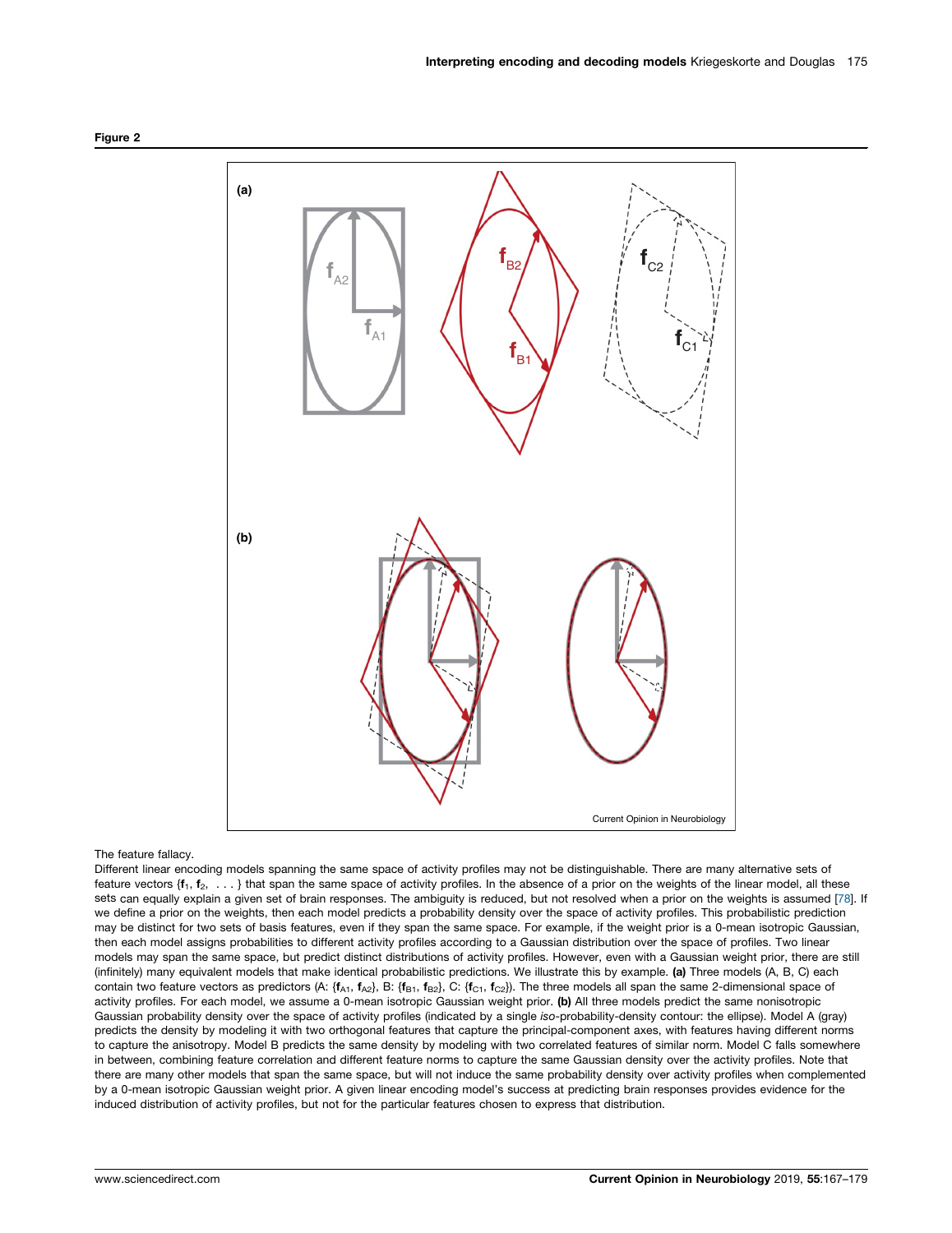<span id="page-9-0"></span>



Weights of decoding and encoding models are difficult to interpret.

Three examples (rows) illustrate the difficulty of interpreting decoder weights for a pair of voxels. In the first example (top row), only the top voxel contains signal (stimulus information, red) and the two voxels have independent noise. This scenario is unproblematic: both univariate mapping (second column from the left) and decoder weight maps detect the informative voxel (red). In the second example (second row), both voxels contain the same signal. Here, univariate mapping and weight maps often work. However, the LASSO decoder, because of its preference for a sparse solution, may choose one of the voxels arbitrarily. In the third example (third row), only the top voxel contains signal and both voxels contain correlated noise. Univariate mapping correctly identifies the informative voxel. Linear decoders will give negative weight (blue) to the uninformative voxel, so as to cancel the noise.

descriptors unrelated to faces if the nonface semantic descriptors are capable, in combination, of capturing contextual variation that is correlated with the presence of faces.

Conversely, informative predictors may receive weights that are small in absolute value or zero. For example, in fMRI, a voxel might receive zero weight when other voxels suffice for decoding when a weight penalty (especially a sparsity encouraging weight penalty, for example defined by the L1 norm of the weights) leads the fitting procedure to select among equally informative voxels (Figure 3). Weight penalties can similarly suppress model feature weights in encoding models.

A related problem is performing statistical inference to test hypotheses about the weights [\[81](#page-12-0)]. Systems and cognitive neuroscience has yet to develop a proper set of methods for hypothesis testing in this context.

A simple remedy to the complications associated with the interpretation of fitted weights is to interpret only the

*accuracy* of decoding and encoding models (and its significance level) and not the parameters of the models. In the context of decoding, this makes sense for local regions of interest corresponding, for example, to cortical areas, which we can test one by one for the presence of particular information. It can be generalized to brain mapping by applying the decoder (or more generally any multivariate analysis) within a searchlight that scans the brain for the effect of interest [[18](#page-11-0)]. Like classical univariate brain mapping, this approach derivesitsinterpretability from the fact that each location is independently subjected to the same analysis. However, instead of averaging local responses, the evidence is summarized using local multivariate statistics. In the context of encoding models, similarly, we can focus on each model's overall performance and on inferential comparisons among multiple models.

# The single-model-significance fallacy

When our goal is merely to detect information in a brain region, we don't interpret the model as a model of brain computation. This lowers the requirements for the model: It need not operate in the direction of information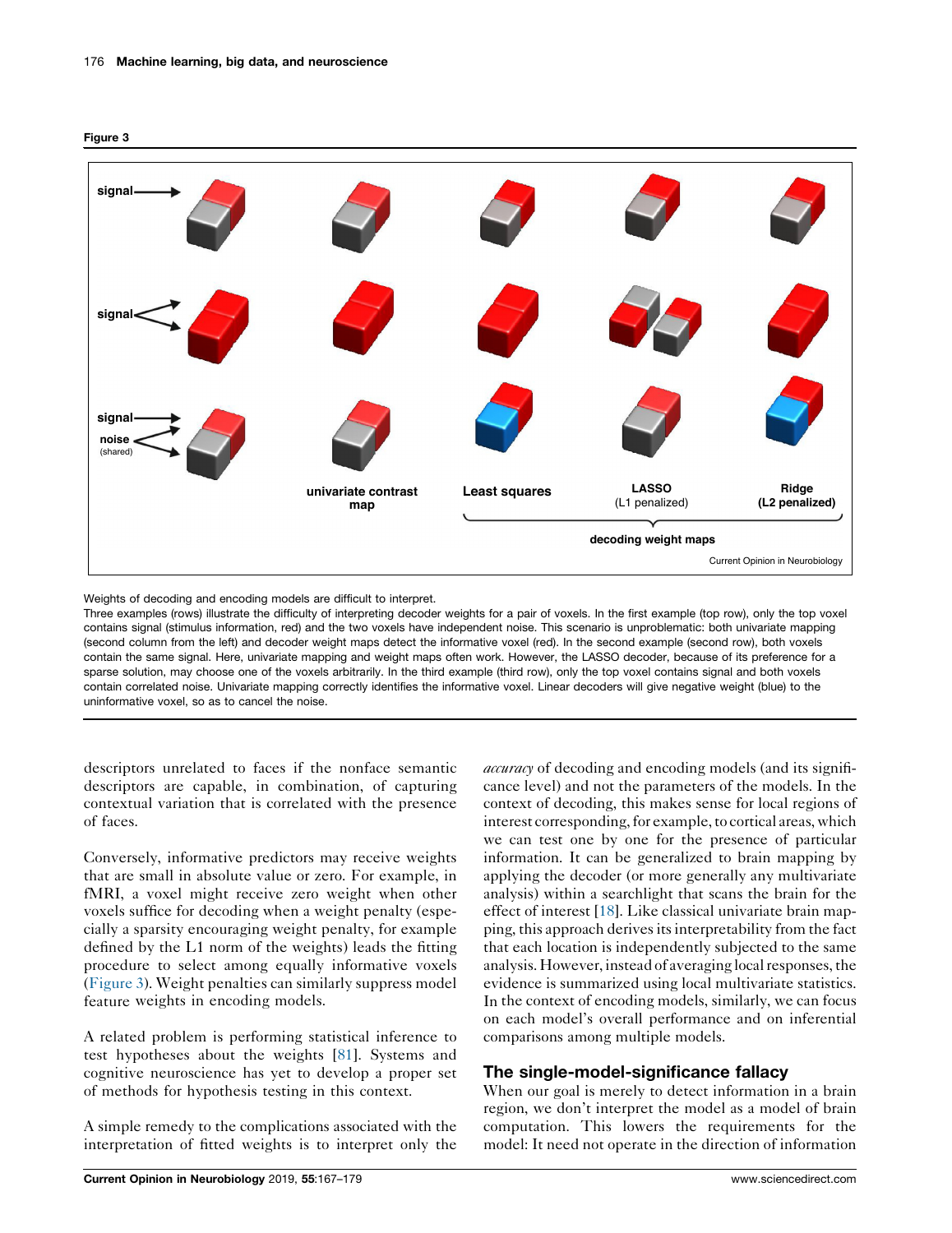<span id="page-10-0"></span>flow and it need not be neurobiologically plausible. The model is merely a statistical tool to sense a dependency. The choice of model in this scenario, will affect our sensitivity, and its structure is not entirely irrelevant to the interpretation. For example, decodability by a linear model tells us something about the format of the encoding. However, a single model will suffice to demonstrate the presence of information in a brain region.

When our goal is to gain insight into the computations the brain performs, a model has a more prominent role: it is meant to capture, at some level of abstraction, the computations occurring in the brain. We then require the model to operate in the causal direction and to be neurobiologically plausible (albeit abstracted). Examples of such models include encoding models of sensory responses and decoding models that predict behavioral responses from brain activity. Psychophysical models, which skip the brain entirely and predict behavioral responses directly from stimuli, also fall into this class. In all these cases, finding that a model explains significant variance is a very low bar and tells us little as to whether the model captures the computational process.

The single-model-significance fallacy is to interpret the fact that a single model explains significant variance as evidence in favor of the model. A simple example that is widely understood is linear correlation. A significant linear correlation does demonstrate a dependency between two variables, but it does not demonstrate that the dependency is linear. Similarly, the fact that a complex encoding model explains significant variance in the responses of a brain region to a test set of novel stimuli does demonstrate that the brain region contains information about the stimuli, but it does not demonstrate that the encoding model captures the process that computes the encoding.

Even a bad model can explain significant variance, especially if it has a large number of parameters fitted to the data. In order to learn about the underlying brain computations, we need to (a) consider multiple models, (b) assess what proportion of the explainable (i.e. non-noise) variance each explains at a given level of generalization, and (c) compare the models inferentially.

# Representational interpretations require additional assumptions

Decoding and encoding models are often motivated by the goal to understand how the brain represents the world, as well as the animal's decisions, goals, plans, actions, and motor dynamics. Significant variance explained by encoding and decoding models demonstrates the presence of information. Interpreting this information as a representation  $[82]$  $[82]$  $[82]$  implies the additional claim that the brain activity serves the purpose to convey the information to other parts of the brain [[24](#page-11-0),[64](#page-12-0) ,[83\]](#page-12-0). This

functional interpretation is so compelling in the context of sensory systems that we sometimes jump too easily from findings of information to representational interpretations [\[84](#page-12-0),[85\]](#page-12-0). In addition to the presence of the information, its functional role as a representation implies that the information is read out by other regions, affecting downstream processing and ultimately behavior. Combining encoding and decoding models with stimulus-based and response-based experimentation can help disambiguate the causal implications [11 ]. Ideally, experimental control of neural activity should also be used to test whether activity has particular downstream or behavioral consequences [\[86](#page-12-0),[87\]](#page-12-0). To the extent that we rely on prior assumptions to justify a representational interpretation, it is important to reflect on these and consider if there is evidence from previous studies to support them.

# Conflict of interest statement

Nothing declared.

#### References and recommended reading

Papers of particular interest, published within the period of review, have been highlighted as:

- of special interest
- 1. Decharms RC, Zador A: Neural [representation](http://refhub.elsevier.com/S0959-4388(18)30100-4/sbref0005) and the cortical code. Ann Rev Neurosci 2000, 23[:613-647.](http://refhub.elsevier.com/S0959-4388(18)30100-4/sbref0005)
- 2. Felleman DJ, Van Essen D: Distributed [hierarchical](http://refhub.elsevier.com/S0959-4388(18)30100-4/sbref0010) processing in the primate [cerebral](http://refhub.elsevier.com/S0959-4388(18)30100-4/sbref0010) cortex. Cerebral Cortex (New York, NY: 1991) 1991, 1[:1-47.](http://refhub.elsevier.com/S0959-4388(18)30100-4/sbref0010)
- 3. Young MP: Objective analysis of the topological [organization](http://refhub.elsevier.com/S0959-4388(18)30100-4/sbref0015) of the [primate](http://refhub.elsevier.com/S0959-4388(18)30100-4/sbref0015) cortical visual system. Nature 1992, 358:152.
- 4. Wu MCK, David SV, Gallant JL: Complete [functional](http://refhub.elsevier.com/S0959-4388(18)30100-4/sbref0020) [characterization](http://refhub.elsevier.com/S0959-4388(18)30100-4/sbref0020) of sensory neurons by system identification. Annu Rev Neurosci 2006, 29[:477-505.](http://refhub.elsevier.com/S0959-4388(18)30100-4/sbref0020)
- 5. <u>•</u> Kay KN, Naselaris T, Prenger RJ, Gallant JL: Identifying natural images from human brain activity. Nature 2008, 452:352-355 [http://dx.doi.org/10.1038/nature06713.](http://dx.doi.org/10.1038/nature06713)

A seminal encoding and decoding study that helped the field envision how neuroimaging data can be used to test image-computable vision models.

- 6. Wen H, Shi J, Chen W, Liu Z: Deep residual [network](http://refhub.elsevier.com/S0959-4388(18)30100-4/sbref0030) predicts cortical [representation](http://refhub.elsevier.com/S0959-4388(18)30100-4/sbref0030) and organization of visual features for rapid [categorization](http://refhub.elsevier.com/S0959-4388(18)30100-4/sbref0030). Sci Rep 2018, 8:3752.
- 7. Majaj NJ, Hong H, [Solomon](http://refhub.elsevier.com/S0959-4388(18)30100-4/sbref0035) EA, DiCarlo JJ: Simple learned [weighted](http://refhub.elsevier.com/S0959-4388(18)30100-4/sbref0035) sums of inferior temporal neuronal firing rates accurately predict human core object [recognition](http://refhub.elsevier.com/S0959-4388(18)30100-4/sbref0035) performance. J Neurosci 2015, 35[:13402-13418.](http://refhub.elsevier.com/S0959-4388(18)30100-4/sbref0035)
- 8. Simoncelli EP, [Olshausen](http://refhub.elsevier.com/S0959-4388(18)30100-4/sbref0040) BA: Natural image statistics and neural [representation](http://refhub.elsevier.com/S0959-4388(18)30100-4/sbref0040). Ann Rev Neurosci 2001, 24:1193-1216.
- 9. Tishby N, Pereira FC, Bialek W: The [Information](http://refhub.elsevier.com/S0959-4388(18)30100-4/sbref0045) Bottleneck Method. . arXiv preprint [physics/0004057](http://refhub.elsevier.com/S0959-4388(18)30100-4/sbref0045) 2000.
- 10. Achille A, Soatto S: [Information](http://refhub.elsevier.com/S0959-4388(18)30100-4/sbref0050) dropout: learning optimal [representations](http://refhub.elsevier.com/S0959-4388(18)30100-4/sbref0050) through noisy computation. IEEE Trans Pattern Anal Mach Intell 2018, 40[:2897-2905.](http://refhub.elsevier.com/S0959-4388(18)30100-4/sbref0050)
- 11.  $\cdot$ [Weichwald](http://refhub.elsevier.com/S0959-4388(18)30100-4/sbref0055) S, Meyer T, Özdenizci O, Schölkopf B, Ball T,<br>[Grosse-Wentrup](http://refhub.elsevier.com/S0959-4388(18)30100-4/sbref0055) M: **Causal interpretation rules for encoding** and decoding models in [neuroimaging](http://refhub.elsevier.com/S0959-4388(18)30100-4/sbref0055). Neuroimage 2015, 110[:48-59.](http://refhub.elsevier.com/S0959-4388(18)30100-4/sbref0055)

This paper introduces a set of causal interpretation rules for encoding and decoding models on the basis of the technical literature on causal inference.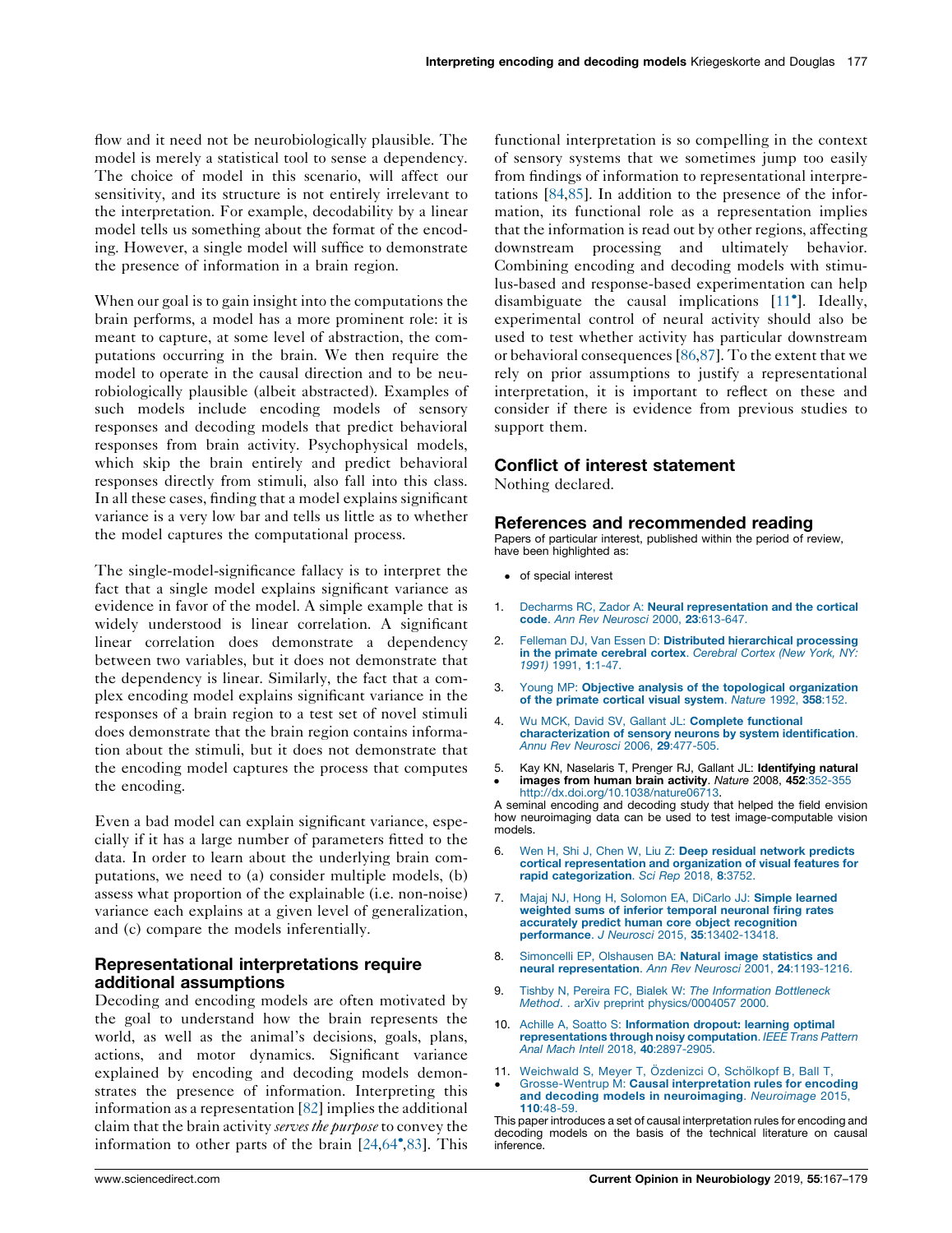- <span id="page-11-0"></span>12. Cox DD, Savoy RL: Functional magnetic [resonance](http://refhub.elsevier.com/S0959-4388(18)30100-4/sbref0060) imaging (fMRI) "brain reading": detecting and classifying [distributed](http://refhub.elsevier.com/S0959-4388(18)30100-4/sbref0060) patterns of fMRI activity in human visual cortex. [NeuroImage](http://refhub.elsevier.com/S0959-4388(18)30100-4/sbref0060) 2003, 19[:261-270.](http://refhub.elsevier.com/S0959-4388(18)30100-4/sbref0060)
- 13. Haynes J-D, Rees G: Decoding mental states from brain activity in humans. Nat Rev Neurosci 2006, 7:523-534 [http://dx.doi.org/](http://dx.doi.org/10.1038/nrn1931) [10.1038/nrn1931.](http://dx.doi.org/10.1038/nrn1931)
- 14. Tong F, Pratte MS: [Decoding](http://refhub.elsevier.com/S0959-4388(18)30100-4/sbref0070) patterns of human brain activity. Ann Rev Psychol 2012, 63[:483-509.](http://refhub.elsevier.com/S0959-4388(18)30100-4/sbref0070)
- 15. Haxby JV et al.: Distributed and overlapping representations of  $\bullet$ faces and objects in ventral temporal cortex. Science 2001,

293:2425-2430 <http://dx.doi.org/10.1126/science.1063736>. A seminal decoding study of ventral-stream category representations that helped the field conceptualize neuroimaging data as reflections of distributed neuronal population codes.

16. Carlson TA et al.: Patterns of activity in the [categorical](http://refhub.elsevier.com/S0959-4388(18)30100-4/sbref0080) [representation](http://refhub.elsevier.com/S0959-4388(18)30100-4/sbref0080) of objects. J Cogn Neurosci 2003, 15:704-717.

- 17. Kamitani Y, Tong F: Decoding the visual and subjective
- $\bullet$ **contents of the human brain**. *Nat Neurosci* 2005, **8**:679-685<br><http://dx.doi.org/10.1038/nn1444>.

A seminal decoding study of primary visual representations of oriented gratings, which established that functional magnetic resonance imaging enables orientation decoding.

- 18. Kriegeskorte N, Goebel R, Bandettini P: Information-based functional brain mapping. Proc Natl Acad Sci U S A 2006, 103:3863-3868 <http://dx.doi.org/10.1073/pnas.0600244103>.
- 19. Norman KA et al.: Beyond [mindreading:](http://refhub.elsevier.com/S0959-4388(18)30100-4/sbref0095) multi-voxel pattern analysis of fMRI data. Trends Cogn Sci 2006, 10[:424-430.](http://refhub.elsevier.com/S0959-4388(18)30100-4/sbref0095)
- 20. Paninski L, Pillow J, Lewi J: [Statistical](http://refhub.elsevier.com/S0959-4388(18)30100-4/sbref0100) models for neural encoding, [decoding,](http://refhub.elsevier.com/S0959-4388(18)30100-4/sbref0100) and optimal stimulus design. Progr Brain Res 2007, 165[:493-507.](http://refhub.elsevier.com/S0959-4388(18)30100-4/sbref0100)
- 21. Mur M, Bandettini PA, Kriegeskorte N: Revealing representational content with pattern-information fMRI—an introductory guide. Soc Cogn Affect Neurosci 2009, 4:101-109 <http://dx.doi.org/10.1093/scan/nsn044>.
- 22. Pereira F, Mitchell T, Botvinick M: Machine learning classifiers and fMRI: a tutorial overview. NeuroImage 2009, 45 (Suppl. 1):S199-209 [http://dx.doi.org/10.1016/j.](http://dx.doi.org/10.1016/j.neuroimage.2008.11.007) [neuroimage.2008.11.007](http://dx.doi.org/10.1016/j.neuroimage.2008.11.007).
- 23. Pillow JW, Ahmadian Y, Paninski L: [Model-based](http://refhub.elsevier.com/S0959-4388(18)30100-4/sbref0115) decoding, information estimation, and [change-point](http://refhub.elsevier.com/S0959-4388(18)30100-4/sbref0115) detection techniques for [multineuron](http://refhub.elsevier.com/S0959-4388(18)30100-4/sbref0115) spike trains. Neural Comput 2011, 23[:1-45.](http://refhub.elsevier.com/S0959-4388(18)30100-4/sbref0115)
- 24. Kriegeskorte N: Pattern-information analysis: from stimulus decoding to computational-model testing. NeuroImage 2011, 56:411-421 [http://dx.doi.org/10.1016/j.neuroimage.2011.01.061.](http://dx.doi.org/10.1016/j.neuroimage.2011.01.061)
- 25. Hebart MN, Görgen K, Haynes JD: The [decoding](http://refhub.elsevier.com/S0959-4388(18)30100-4/sbref0125) toolbox (TDT): a versatile software package for [multivariate](http://refhub.elsevier.com/S0959-4388(18)30100-4/sbref0125) analyses of functional imaging data. Front [Neuroinform](http://refhub.elsevier.com/S0959-4388(18)30100-4/sbref0125) 2015, 8:88.
- 26. Haynes J-D: A primer on pattern-based approaches to fMRI: principles, pitfalls, and perspectives. Neuron 2015, 87:257-270 [http://dx.doi.org/10.1016/j.neuron.2015.05.025.](http://dx.doi.org/10.1016/j.neuron.2015.05.025)
- 27. Hebart MN, Baker CI: [Deconstructing](http://refhub.elsevier.com/S0959-4388(18)30100-4/sbref0135) multivariate decoding for the study of brain function. [Neuroimage](http://refhub.elsevier.com/S0959-4388(18)30100-4/sbref0135) 2018, 180:4-18.
- 28. Varoquaux G, Raamana PR, Engemann DA, [Hoyos-Idrobo](http://refhub.elsevier.com/S0959-4388(18)30100-4/sbref0140) A, Schwartz Y, Thirion B: [Assessing](http://refhub.elsevier.com/S0959-4388(18)30100-4/sbref0140) and tuning brain decoders: [cross-validation,](http://refhub.elsevier.com/S0959-4388(18)30100-4/sbref0140) caveats, and guidelines. NeuroImage 2017, 145[:166-179.](http://refhub.elsevier.com/S0959-4388(18)30100-4/sbref0140)
- 29. Paninski L, Cunningham J: Neural data science: [accelerating](http://refhub.elsevier.com/S0959-4388(18)30100-4/sbref0145) the [experiment-analysis-theory](http://refhub.elsevier.com/S0959-4388(18)30100-4/sbref0145) cycle in large-scale [neuroscience](http://refhub.elsevier.com/S0959-4388(18)30100-4/sbref0145). bioRxiv 2017:196949.
- 30. Duda RO, Hart PE, Stork DG: Pattern [Classification](http://refhub.elsevier.com/S0959-4388(18)30100-4/sbref0150). John Wiley & [Sons;](http://refhub.elsevier.com/S0959-4388(18)30100-4/sbref0150) 2012.
- 31. Naselaris T, Kay KN, Nishimoto S, Gallant JL: Encoding and decoding in fMRI. NeuroImage 2011, 56:400-410 [http://dx.doi.](http://dx.doi.org/10.1016/j.neuroimage.2010.07.073) [org/10.1016/j.neuroimage.2010.07.073.](http://dx.doi.org/10.1016/j.neuroimage.2010.07.073)
- 32. Averbeck BB, Latham PE, Pouget A: Neural [correlations,](http://refhub.elsevier.com/S0959-4388(18)30100-4/sbref0160) population coding and [computation](http://refhub.elsevier.com/S0959-4388(18)30100-4/sbref0160). Nat Rev Neurosci 2006, 7[:358.](http://refhub.elsevier.com/S0959-4388(18)30100-4/sbref0160)
- 33. Poggio T, Girosi F: Networks for [approximation](http://refhub.elsevier.com/S0959-4388(18)30100-4/sbref0165) and learning. Proc IEEE 1990, 78[:1481-1497.](http://refhub.elsevier.com/S0959-4388(18)30100-4/sbref0165)
- 34. DiCarlo JJ, Cox D: Untangling invariant object [recognition](http://refhub.elsevier.com/S0959-4388(18)30100-4/sbref0170). Trends Cogn Sci 2007, 11[:334-341.](http://refhub.elsevier.com/S0959-4388(18)30100-4/sbref0170)
- 35. DiCarlo JJ, [Zoccolan](http://refhub.elsevier.com/S0959-4388(18)30100-4/sbref0175) D, Rust NC: How does the brain solve visual object [recognition?](http://refhub.elsevier.com/S0959-4388(18)30100-4/sbref0175) Neuron 2012, 73:415-434.
- 36. Hong H, Yamins DLK, Majaj NJ, DiCarlo JJ: Explicit information for category-orthogonal object properties increases along the ventral stream. Nat Neurosci 2016, 19:613-622 [http://dx.doi.org/](http://dx.doi.org/10.1038/nn.4247) [10.1038/nn.4247.](http://dx.doi.org/10.1038/nn.4247)
- 37. Hastie T, Tibshirani R, Friedman J: The Elements of Statistical Learning. New York, NY: Springer New York; 2009 [http://dx.doi.](http://dx.doi.org/10.1007/978-0-387-84858-7) [org/10.1007/978-0-387-84858-7.](http://dx.doi.org/10.1007/978-0-387-84858-7)
- 38. Kriegeskorte N: Crossvalidation in brain imaging analysis. bioRxiv 2015 . (No. biorxiv;017418v1). Retrieved from [http://](http://biorxiv.org/lookup/doi/10.1101/017418) [biorxiv.org/lookup/doi/10.1101/017418](http://biorxiv.org/lookup/doi/10.1101/017418).
- 39. [Kriegeskorte](http://refhub.elsevier.com/S0959-4388(18)30100-4/sbref0195) N: Deep neural networks: a new framework for  $\cdot$ modeling biological vision and brain [information](http://refhub.elsevier.com/S0959-4388(18)30100-4/sbref0195) processing. Ann Rev Vision Sci 2015, 1[:417-446.](http://refhub.elsevier.com/S0959-4388(18)30100-4/sbref0195)

A review and perspective paper developing a framework for how to build neural network models of brain information processing with constraints from brain-activity data.

- 40. Chung S, Lee DD, [Sompolinsky](http://refhub.elsevier.com/S0959-4388(18)30100-4/sbref0200) H: Linear readout of object [manifolds](http://refhub.elsevier.com/S0959-4388(18)30100-4/sbref0200). Phys Rev E 2016, 93:060301.
- 41. Chung S, Lee DD, Sompolinsky H: [Classification](http://refhub.elsevier.com/S0959-4388(18)30100-4/sbref0205) and geometry of general [perceptual](http://refhub.elsevier.com/S0959-4388(18)30100-4/sbref0205) manifolds. Phys Rev X 2018, 8:031003.
- 42. [Kriegeskorte](http://refhub.elsevier.com/S0959-4388(18)30100-4/sbref0210) N et al.: Individual faces elicit distinct response patterns in human anterior [temporal](http://refhub.elsevier.com/S0959-4388(18)30100-4/sbref0210) cortex. Proc Natl Acad Sci U S A 2007, 104[:20600-20605.](http://refhub.elsevier.com/S0959-4388(18)30100-4/sbref0210)
- 43. Anzellotti S, Fairhall SL, Caramazza A: Decoding representations of face identity that are tolerant to rotation. Cereb Cortex 2014, 24:1988-1995 [http://dx.doi.org/10.1093/cercor/bht046.](http://dx.doi.org/10.1093/cercor/bht046)
- 44. Freedman DJ, Riesenhuber M, Poggio T, Miller EK: Visual categorization and the primate prefrontal cortex: neurophysiology and behavior. J Neurophysiol 2002, 88:929- 941 <http://dx.doi.org/10.1152/jn.2002.88.2.929>.
- 45. Stokes M et al.: Top-down activation of [shape-specific](http://refhub.elsevier.com/S0959-4388(18)30100-4/sbref0225) [population](http://refhub.elsevier.com/S0959-4388(18)30100-4/sbref0225) codes in visual cortex during mental imagery. J Neurosci 2009, 29[:1565-1572.](http://refhub.elsevier.com/S0959-4388(18)30100-4/sbref0225)
- 46. Cichy RM et al.: Imagery and [perception](http://refhub.elsevier.com/S0959-4388(18)30100-4/sbref0230) share cortical [representations](http://refhub.elsevier.com/S0959-4388(18)30100-4/sbref0230) of content and location. Cereb Cortex 2012, 22[:372-380.](http://refhub.elsevier.com/S0959-4388(18)30100-4/sbref0230)
- 47. King JR, Dehaene S: [Characterizing](http://refhub.elsevier.com/S0959-4388(18)30100-4/sbref0235) the dynamics of mental [representations:](http://refhub.elsevier.com/S0959-4388(18)30100-4/sbref0235) the temporal generalization method. Trends Cogn Sci 2014, 18[:203-210.](http://refhub.elsevier.com/S0959-4388(18)30100-4/sbref0235)
- 48. Thirion B, [Duchesnay](http://refhub.elsevier.com/S0959-4388(18)30100-4/sbref0240) E, Hubbard E, Dubois J, Poline JB, Lebihan D, Dehaene S: Inverse [retinotopy:](http://refhub.elsevier.com/S0959-4388(18)30100-4/sbref0240) inferring the visual content of images from brain activation patterns. [Neuroimage](http://refhub.elsevier.com/S0959-4388(18)30100-4/sbref0240) 2006, 33[:1104-1116.](http://refhub.elsevier.com/S0959-4388(18)30100-4/sbref0240)
- 49. Miyawaki Y, Uchida H, Yamashita O, Sato M, Morito Y,<br>Tanabe HC, Sadato N, Kamitani Y: **Visual image reconstruction** from human brain activity using a combination of multiscale local image decoders. Neuron 2008, 60:915-929 [http://dx.doi.](http://dx.doi.org/10.1016/j.neuron.2008.11.004) [org/10.1016/j.neuron.2008.11.004.](http://dx.doi.org/10.1016/j.neuron.2008.11.004)
- 50. [Mesgarani](http://refhub.elsevier.com/S0959-4388(18)30100-4/sbref0250) N, David SV, Fritz JB, Shamma SA: Influence of context and behavior on stimulus [reconstruction](http://refhub.elsevier.com/S0959-4388(18)30100-4/sbref0250) from neural activity in primary auditory cortex. J [Neurophysiol](http://refhub.elsevier.com/S0959-4388(18)30100-4/sbref0250) 2009, 102[:3329-3339.](http://refhub.elsevier.com/S0959-4388(18)30100-4/sbref0250)
- 51. Naselaris T, Prenger RJ, Kay KN, Oliver M, Gallant JL: Bayesian **reconstruction of natural images from human brain activity**.<br>*Neuron* 2009, **63**:902-915 [http://dx.doi.org/10.1016/j.](http://dx.doi.org/10.1016/j.neuron.2009.09.006) [neuron.2009.09.006](http://dx.doi.org/10.1016/j.neuron.2009.09.006).
- 52. [Santoro](http://refhub.elsevier.com/S0959-4388(18)30100-4/sbref0260) R, Moerel M, De Martino F, Valente G, Ugurbil K, Yacoub E, Formisano E: Reconstructing the [spectrotemporal](http://refhub.elsevier.com/S0959-4388(18)30100-4/sbref0260)